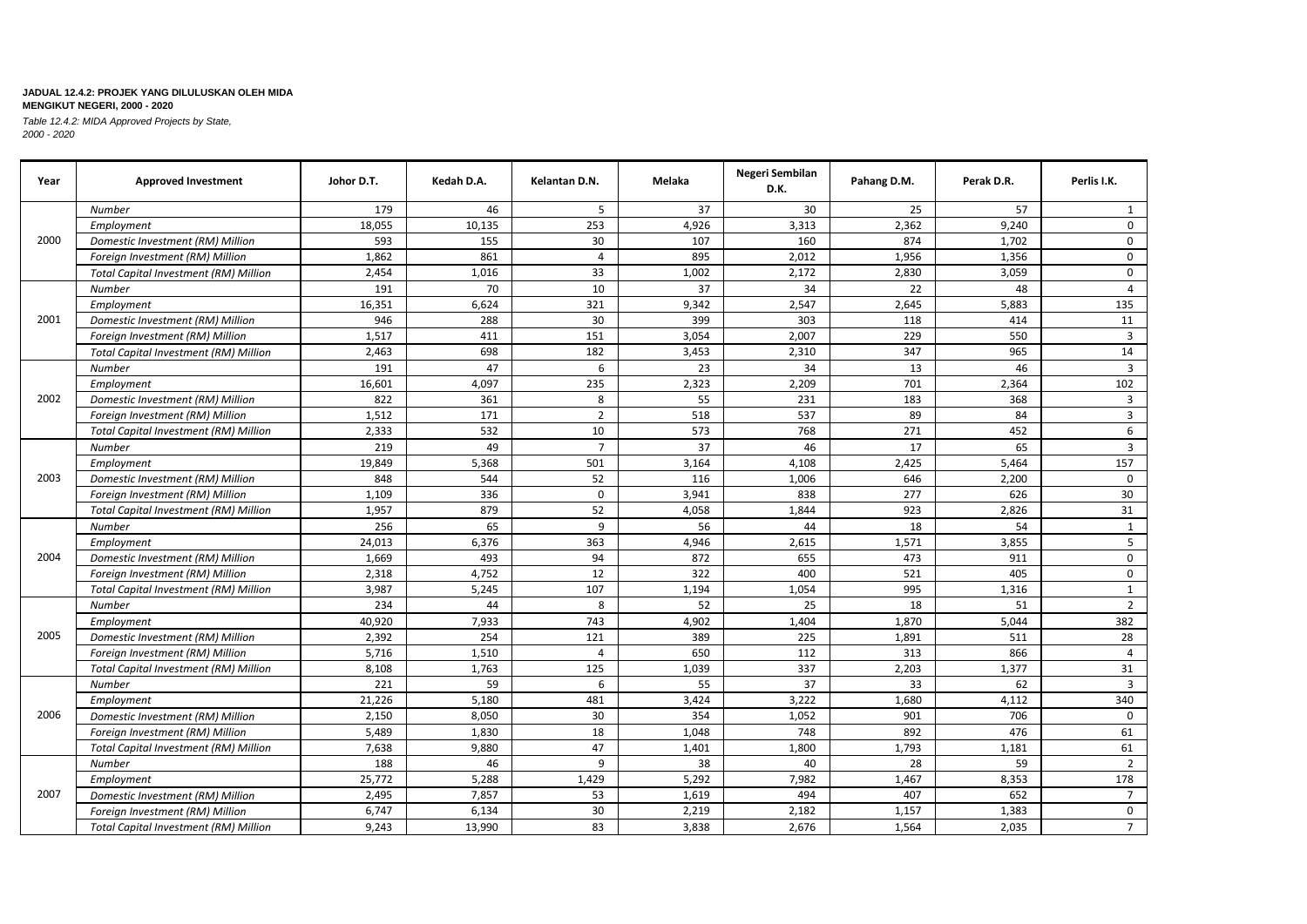| Year | <b>Approved Investment</b>                   | <b>Pulau Pinang</b> | Sabah | Sarawak | Selangor D.E. |                | Terengganu D.I.   W.P. - Kuala Lumpur | W.P.- Labuan   | Total   |
|------|----------------------------------------------|---------------------|-------|---------|---------------|----------------|---------------------------------------|----------------|---------|
|      | <b>Number</b>                                | 132                 | 14    | 31      | 223           | $\overline{7}$ | 17                                    | 1              | 805     |
|      | Employment                                   | 15,327              | 1,241 | 6,080   | 16,126        | 451            | 500                                   | 103            | 88,112  |
| 2000 | Domestic Investment (RM) Million             | 895                 | 310   | 6,161   | 2,547         | 89             | 111                                   | 27             | 13,762  |
|      | Foreign Investment (RM) Million              | 3,564               | 59    | 1,954   | 5,255         | 5              | 66                                    | $\mathbf 0$    | 19,848  |
|      | <b>Total Capital Investment (RM) Million</b> | 4,460               | 369   | 8,115   | 7,802         | 94             | 177                                   | 27             | 33,610  |
|      | Number                                       | 124                 | 23    | 31      | 302           | $\overline{7}$ | 23                                    | $\mathbf{1}$   | 927     |
|      | Employment                                   | 14,630              | 956   | 2,946   | 24,554        | 154            | 1,102                                 | 25             | 88,215  |
| 2001 | Domestic Investment (RM) Million             | 260                 | 224   | 281     | 1,885         | 12             | 71                                    | $\mathbf 0$    | 5,243   |
|      | Foreign Investment (RM) Million              | 3,578               | 53    | 357     | 3,940         | $\overline{3}$ | 158                                   | 9              | 16,019  |
|      | <b>Total Capital Investment (RM) Million</b> | 3,837               | 276   | 638     | 5,825         | 15             | 229                                   | 9              | 21,262  |
|      | Number                                       | 110                 | 20    | 33      | 239           | $\overline{4}$ | 22                                    | 1              | 792     |
|      | Employment                                   | 13,487              | 2,015 | 3,541   | 15,220        | 410            | 1,348                                 | 91             | 64,744  |
| 2002 | Domestic Investment (RM) Million             | 411                 | 310   | 380     | 2,082         | $\overline{3}$ | 1.075                                 | 12             | 6,304   |
|      | Foreign Investment (RM) Million              | 1,987               | 39    | 96      | 1,761         | 4,737          | 37                                    | $\Omega$       | 11,573  |
|      | <b>Total Capital Investment (RM) Million</b> | 2,398               | 349   | 476     | 3,843         | 4,740          | 1,113                                 | 12             | 17,877  |
|      | <b>Number</b>                                | 137                 | 20    | 32      | 306           | $\overline{7}$ | 20                                    | $\mathbf 0$    | 965     |
|      | Employment                                   | 9,890               | 1,099 | 4,291   | 19,093        | 565            | 1,208                                 | $\mathbf 0$    | 77,182  |
| 2003 | Domestic Investment (RM) Million             | 467                 | 127   | 4,406   | 2,683         | 60             | 348                                   | $\mathbf 0$    | 13,504  |
|      | Foreign Investment (RM) Million              | 1,456               | 26    | 4,163   | 2,376         | 425            | 38                                    | $\mathbf 0$    | 15,640  |
|      | <b>Total Capital Investment (RM) Million</b> | 1,923               | 154   | 8,568   | 5,059         | 485            | 386                                   | 0              | 29,145  |
|      | <b>Number</b>                                | 144                 | 40    | 45      | 335           | 5              | 26                                    | $\mathbf 0$    | 1,101   |
|      | Employment                                   | 9,235               | 3,237 | 6,037   | 24,140        | 141            | 1.764                                 | $\mathbf 0$    | 88,634  |
| 2004 | Domestic Investment (RM) Million             | 1,016               | 318   | 4,267   | 4,697         | 110            | 42                                    | $\mathbf 0$    | 15,623  |
|      | Foreign Investment (RM) Million              | 1,014               | 21    | 1,634   | 1,353         | 29             | 122                                   | $\mathbf 0$    | 13,151  |
|      | <b>Total Capital Investment (RM) Million</b> | 2,030               | 338   | 5,901   | 6,050         | 138            | 164                                   | $\mathbf 0$    | 28,773  |
|      | <b>Number</b>                                | 148                 | 41    | 35      | 337           | 8              | 20                                    | $\overline{2}$ | 1,027   |
|      | Employment                                   | 21,642              | 2,233 | 3,378   | 22,535        | 798            | 1,002                                 | 111            | 114,956 |
| 2005 | Domestic Investment (RM) Million             | 717                 | 926   | 555     | 4,684         | 328            | 133                                   | 20             | 13,174  |
|      | Foreign Investment (RM) Million              | 3,907               | 279   | 671     | 3,817         | $\mathbf 0$    | 17                                    | $\mathbf 0$    | 17,883  |
|      | <b>Total Capital Investment (RM) Million</b> | 4.625               | 1,204 | 1,226   | 8,502         | 328            | 150                                   | 20             | 31,057  |
|      | <b>Number</b>                                | 156                 | 75    | 31      | 311           | $\overline{7}$ | 18                                    | $\overline{3}$ | 1,077   |
|      | Employment                                   | 13,539              | 4,682 | 2,836   | 24,799        | 997            | 1,853                                 | 581            | 88,952  |
| 2006 | Domestic Investment (RM) Million             | 1,432               | 4,184 | 703     | 3,051         | 809            | 124                                   | 2,220          | 25,765  |
|      | Foreign Investment (RM) Million              | 3,918               | 885   | 155     | 2,202         | 2,125          | 380                                   | 3              | 20,228  |
|      | Total Capital Investment (RM) Million        | 5,351               | 5,069 | 858     | 5,254         | 2,934          | 504                                   | 2,223          | 45,993  |
|      | Number                                       | 134                 | 41    | 23      | 318           | 11             | 12                                    | 0              | 949     |
|      | Employment                                   | 8,833               | 2,820 | 2,346   | 25,443        | 1,933          | 537                                   | $\mathbf 0$    | 97,673  |
| 2007 | Domestic Investment (RM) Million             | 1,625               | 1,081 | 403     | 6,990         | 2,772          | 53                                    | 0              | 26,506  |
|      | Foreign Investment (RM) Million              | 3,143               | 2,177 | 631     | 4,192         | 3,391          | 40                                    | $\mathbf 0$    | 33,426  |
|      | <b>Total Capital Investment (RM) Million</b> | 4,769               | 3,258 | 1,034   | 11,181        | 6,163          | 92                                    | 0              | 59,932  |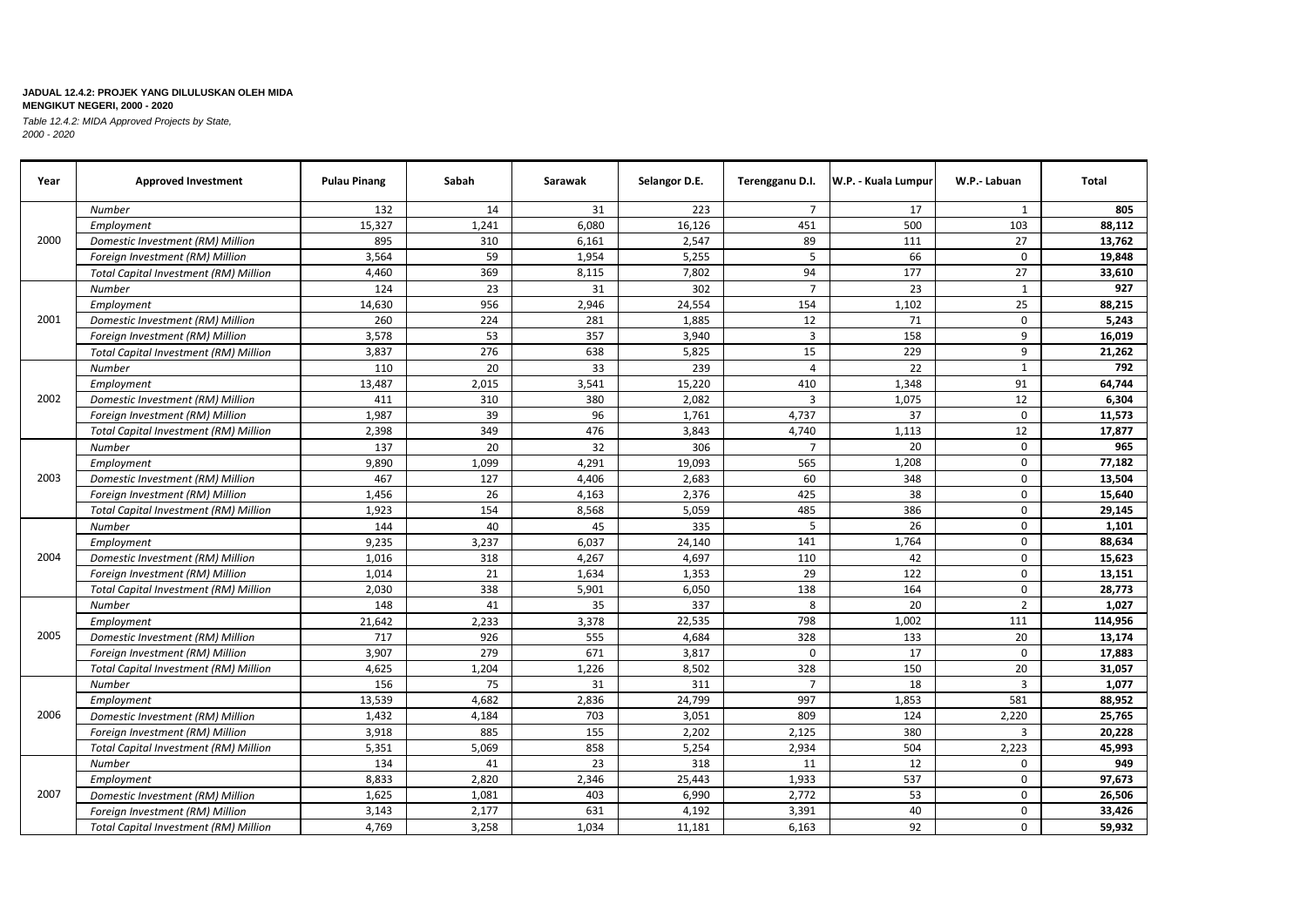| Year | <b>Approved Investment</b>                   | Johor D.T. | Kedah D.A. | Kelantan D.N.  | Melaka | Negeri Sembilan<br>D.K. | Pahang D.M. | Perak D.R. | Perlis I.K.    |
|------|----------------------------------------------|------------|------------|----------------|--------|-------------------------|-------------|------------|----------------|
|      | <b>Number</b>                                | 173        | 46         | 3              | 41     | 26                      | 23          | 50         | 2              |
|      | Employment                                   | 17,192     | 3,217      | 486            | 6,476  | 1,718                   | 2,441       | 4,792      | 357            |
| 2008 | Domestic Investment (RM) Million             | 2,315      | 288        | 18             | 182    | 821                     | 1,018       | 697        | 63             |
|      | Foreign Investment (RM) Million              | 9,397      | 2,279      | 66             | 3,452  | 295                     | 63          | 2,433      | 107            |
|      | <b>Total Capital Investment (RM) Million</b> | 11,712     | 2,567      | 84             | 3,635  | 1,116                   | 1,081       | 3,130      | 170            |
|      | Number                                       | 152        | 42         | 5              | 27     | 30                      | 10          | 39         | 1              |
|      | Employment                                   | 12,800     | 4,653      | 1,328          | 2,156  | 3,999                   | 300         | 3,617      | 210            |
| 2009 | Domestic Investment (RM)                     | 2,392      | 265        | 87             | 335    | 174                     | 22          | 253        | 31             |
|      | Foreign Investment (RM)                      | 2,177      | 1,593      | 82             | 612    | 1,057                   | 119         | 555        | $\mathbf 0$    |
|      | <b>Total Capital Investment (RM)</b>         | 4,570      | 1,858      | 170            | 946    | 1,231                   | 141         | 807        | 31             |
|      | <b>Number</b>                                | 172        | 49         | 5              | 37     | 35                      | 13          | 49         | $\mathbf{1}$   |
|      | Employment                                   | 14,915     | 5,056      | 1,328          | 4,345  | 4,227                   | 745         | 5,396      | 210            |
| 2010 | Domestic Investment (RM)                     | 4,861      | 360        | 87             | 437    | 219                     | 31          | 1,393      | 31             |
|      | Foreign Investment (RM)                      | 2,604      | 1,601      | 82             | 1,194  | 1,073                   | 1,008       | 1,647      | $\Omega$       |
|      | <b>Total Capital Investment (RM)</b>         | 7,465      | 1,961      | 170            | 1,631  | 1,293                   | 1,039       | 3,040      | 31             |
|      | <b>Number</b>                                | 188        | 42         | 5              | 39     | 38                      | 25          | 30         | $\overline{3}$ |
|      | Employment                                   | 24,769     | 8,064      | 531            | 8,806  | 6,296                   | 1,392       | 4,141      | 102            |
| 2011 | Domestic Investment (RM)                     | 3,291      | 140        | 90             | 1,710  | 1,571                   | 2,054       | 895        | 20             |
|      | Foreign Investment (RM)                      | 3,294      | 5,996      | 39             | 2,653  | 4,334                   | 984         | 90         | $\overline{3}$ |
|      | <b>Total Capital Investment (RM)</b>         | 6,585      | 6,136      | 129            | 4,364  | 5,905                   | 3,038       | 985        | 23             |
|      | <b>Number</b>                                | 184        | 31         | 4              | 26     | 40                      | 16          | 49         | $\mathbf 0$    |
|      | Employment                                   | 23,719     | 1,880      | 113            | 1,330  | 3,329                   | 1,850       | 5,347      | 0              |
| 2012 | Domestic Investment (RM)                     | 1,383      | 245        | $\overline{4}$ | 644    | 1,472                   | 993         | 689        | 0              |
|      | Foreign Investment (RM)                      | 4,151      | 344        | 111            | 409    | 1,333                   | 1,098       | 1,592      | $\mathbf 0$    |
|      | <b>Total Capital Investment (RM)</b>         | 5,534      | 589        | 115            | 1,053  | 2,805                   | 2,091       | 2,281      | 0              |
|      | <b>Number</b>                                | 197        | 39         | 5              | 27     | 35                      | 17          | 54         | 3              |
|      | Employment                                   | 27,123     | 5,081      | 544            | 1,586  | 4,310                   | 1,378       | 8,204      | 106            |
| 2013 | Domestic Investment (RM)                     | 2,911      | 2,432      | 809            | 466    | 282                     | 1,343       | 872        | 44             |
|      | Foreign Investment (RM)                      | 11,533     | 103        | 186            | 1,028  | 1,406                   | 1,476       | 1,489      | $\mathbf 0$    |
|      | <b>Total Capital Investment (RM)</b>         | 14,445     | 2,535      | 995            | 1,494  | 1,688                   | 2,819       | 2,361      | 44             |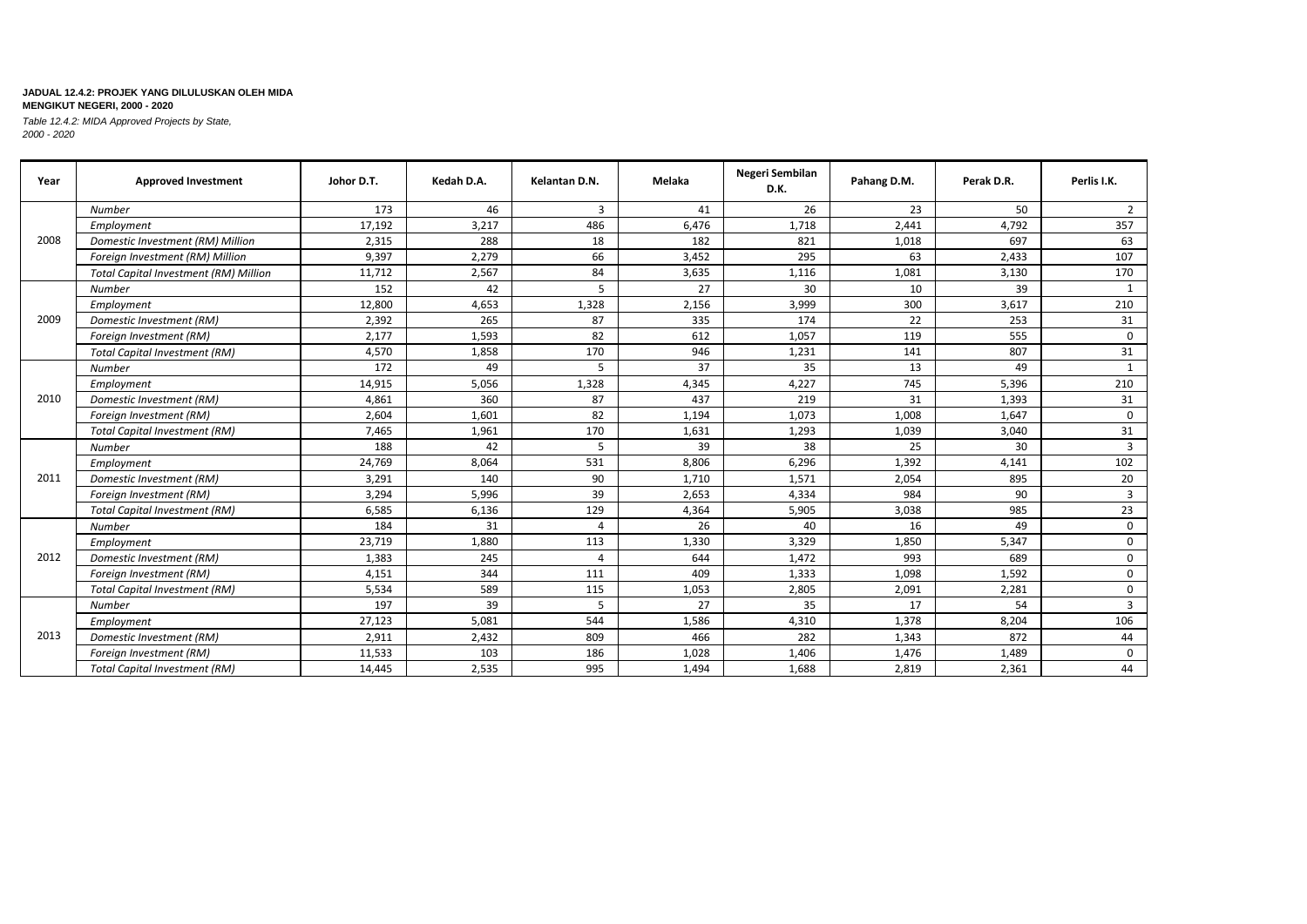| Year | <b>Approved Investment</b>                   | <b>Pulau Pinang</b> | Sabah | Sarawak | Selangor D.E. | Terengganu D.I. | W.P. - Kuala Lumpur | W.P.-Labuan  | Total   |
|------|----------------------------------------------|---------------------|-------|---------|---------------|-----------------|---------------------|--------------|---------|
|      | <b>Number</b>                                | 151                 | 40    | 39      | 302           | 9               | 12                  | 2            | 919     |
|      | Employment                                   | 22,215              | 3.244 | 6.711   | 30.980        | 472             | 750                 | 122          | 101,173 |
| 2008 | Domestic Investment (RM) Million             | 5,069               | 621   | 1,988   | 2,866         | 637             | 94                  | 10           | 16,686  |
|      | Foreign Investment (RM) Million              | 5,088               | 344   | 13,181  | 9,005         | 355             | 24                  | 11           | 46,099  |
|      | <b>Total Capital Investment (RM) Million</b> | 10,156              | 964   | 15,169  | 11,871        | 992             | 118                 | 21           | 62,785  |
|      | <b>Number</b>                                | 106                 | 30    | 34      | 270           | 5               | $\overline{3}$      | 0            | 754     |
|      | Employment                                   | 20,736              | 1,642 | 5,879   | 20,416        | 275             | 300                 | $\mathbf 0$  | 78,311  |
| 2009 | Domestic Investment (RM)                     | 1,528               | 296   | 363     | 3,120         | 1,845           | 28                  | $\mathbf 0$  | 10,738  |
|      | Foreign Investment (RM)                      | 10,424              | 383   | 2,881   | 3,792         | 197             | $\mathbf 0$         | 0            | 23,872  |
|      | <b>Total Capital Investment (RM)</b>         | 11,952              | 679   | 3,244   | 6,912         | 2,042           | 28                  | $\mathbf 0$  | 34,610  |
|      | <b>Number</b>                                | 128                 | 39    | 0       | 325           | 9               | $\overline{a}$      | $\mathbf{1}$ | 867     |
|      | Employment                                   | 21,618              | 3,481 | 0       | 27,865        | 688             | 332                 | 30           | 90,236  |
| 2010 | Domestic Investment (RM)                     | 1,787               | 849   | 0       | 5,495         | 2,111           | 55                  | 15           | 17,732  |
|      | Foreign Investment (RM)                      | 10,451              | 476   | 3,557   | 5,147         | 217             | $\Omega$            | $\Omega$     | 29,057  |
|      | <b>Total Capital Investment (RM)</b>         | 12,238              | 1,326 | 3,945   | 10,642        | 2,328           | 55                  | 15           | 47,177  |
|      | <b>Number</b>                                | 109                 | 27    | 43      | 263           | 15              | 19                  | $\Omega$     | 846     |
|      | Employment                                   | 14,293              | 1,648 | 5,323   | 20,750        | 2,869           | 1,549               | 0            | 100,533 |
| 2011 | Domestic Investment (RM)                     | 1,960               | 877   | 4,313   | 4,505         | 306             | 205                 | $\mathbf 0$  | 21,938  |
|      | Foreign Investment (RM)                      | 7,146               | 44    | 4,141   | 4,236         | 1,087           | 103                 | 0            | 34,149  |
|      | <b>Total Capital Investment (RM)</b>         | 9,106               | 921   | 8,453   | 8,741         | 1,393           | 308                 | 0            | 56,087  |
|      | <b>Number</b>                                | 115                 | 30    | 34      | 252           | 11              | 11                  | $\mathbf{1}$ | 804     |
|      | Employment                                   | 10,359              | 2,153 | 2,214   | 22,719        | 820             | 783                 | 15           | 76,631  |
| 2012 | Domestic Investment (RM)                     | 1,345               | 4,768 | 975     | 7,305         | 156             | 213                 | 13           | 20,207  |
|      | Foreign Investment (RM)                      | 1,127               | 267   | 3,753   | 4,429         | 2,255           | 39                  | 12           | 20,919  |
|      | <b>Total Capital Investment (RM)</b>         | 2,471               | 5,034 | 4,728   | 11,735        | 2,411           | 253                 | 25           | 41,126  |
|      | Number                                       | 119                 | 25    | 21      | 228           | 8               | 9                   | $\mathbf 0$  | 787     |
|      | Employment                                   | 14,515              | 1,873 | 3,444   | 23,519        | 1,084           | 221                 | $\mathbf 0$  | 92,988  |
| 2013 | Domestic Investment (RM)                     | 2,118               | 2,433 | 1,452   | 6,208         | 120             | 74                  | $\Omega$     | 21,565  |
|      | Foreign Investment (RM)                      | 1,794               | 1,001 | 6,824   | 3,625         | 64              | 6                   | 0            | 30,536  |
|      | <b>Total Capital Investment (RM)</b>         | 3,912               | 3,434 | 8,276   | 9,833         | 184             | 81                  | $\mathbf 0$  | 52,101  |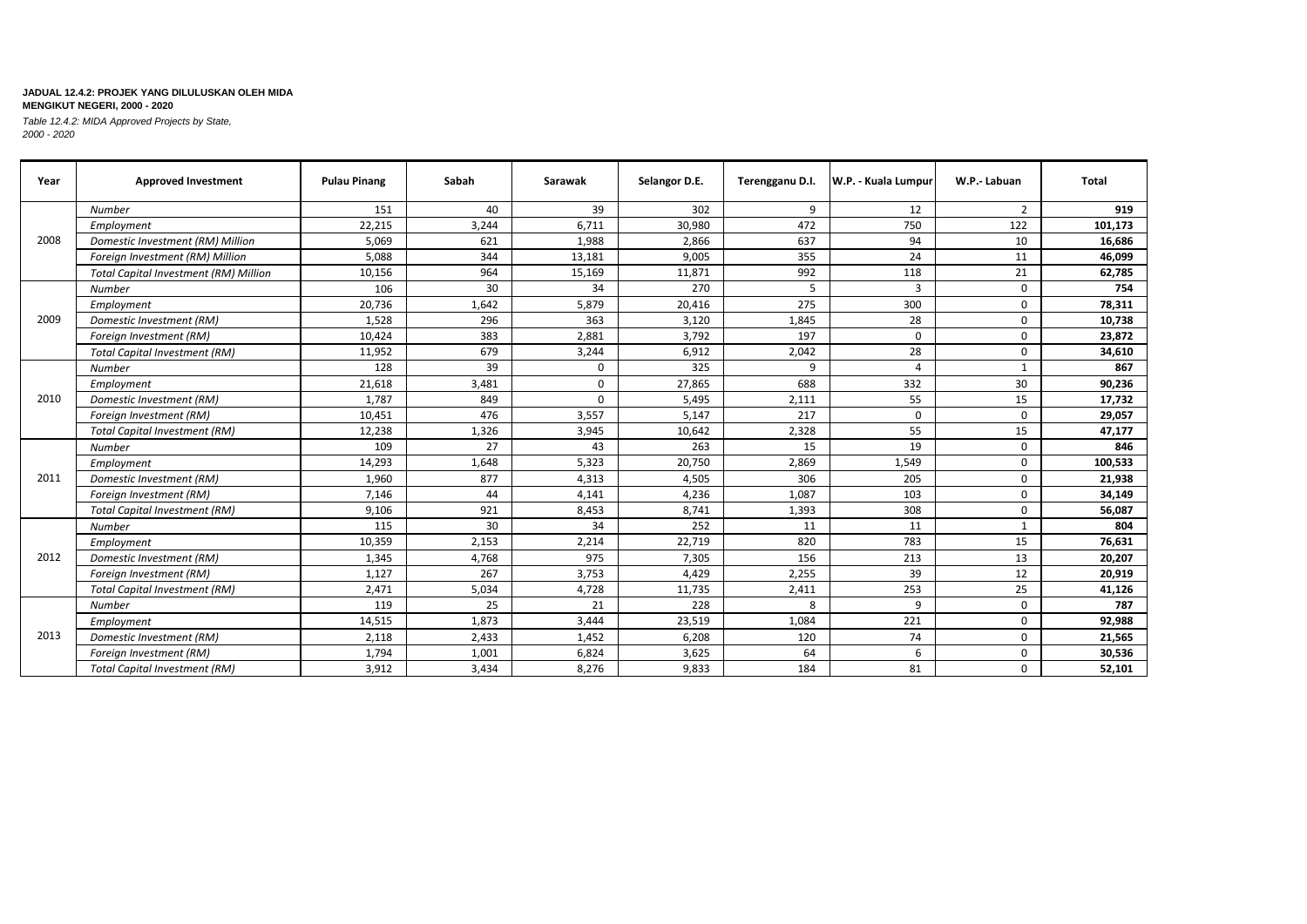*Table 12.4.2: MIDA Approved Projects by State, 2000 - 2020*

| Year | <b>Approved Investment</b>           | Johor D.T. | Kedah D.A. | Kelantan D.N.  | Melaka | Negeri Sembilan<br>D.K. | Pahang D.M. | Perak D.R. | Perlis I.K.             |
|------|--------------------------------------|------------|------------|----------------|--------|-------------------------|-------------|------------|-------------------------|
|      | <b>Number</b>                        | 179        | 50         | $\overline{7}$ | 28     | 41                      | 18          | 26         | $\overline{2}$          |
|      | Employment                           | 16,950     | 6,089      | 955            | 5,805  | 3,201                   | 4,295       | 2,588      | 102                     |
| 2014 | Domestic Investment (RM)             | 13,310     | 768        | 1,243          | 2,688  | 984                     | 280         | 1,321      | 213                     |
|      | Foreign Investment (RM)              | 7,866      | 4,517      | $\mathbf 0$    | 1,831  | 2,111                   | 4,920       | 387        | $\Omega$                |
|      | <b>Total Capital Investment (RM)</b> | 21,176     | 5,285      | 1,243          | 4,520  | 3,095                   | 5,200       | 1,708      | 213                     |
|      | <b>Number</b>                        | 137        | 49         | 6              | 28     | 35                      | 17          | 32         | 1                       |
|      | Employment                           | 11,742     | 4,070      | 560            | 3,295  | 2,130                   | 934         | 3,732      | 6                       |
| 2015 | Domestic Investment (RM)             | 27,961     | 474        | 349            | 4,787  | 540                     | 331         | 527        | $\overline{3}$          |
|      | Foreign Investment (RM)              | 3,141      | 883        | 5              | 2,072  | 1,169                   | 830         | 3,360      | $\mathsf{O}$            |
|      | <b>Total Capital Investment (RM)</b> | 31,102     | 1,357      | 354            | 6,859  | 1,709                   | 1,161       | 3,887      | $\overline{\mathbf{3}}$ |
|      | <b>Number</b>                        | 165        | 35         | 5              | 23     | 33                      | 19          | 55         | $\mathsf{O}$            |
|      | Employment                           | 8,587      | 2,428      | 610            | 2,266  | 2,387                   | 1,328       | 8,387      | $\mathsf{O}$            |
| 2016 | Domestic Investment (RM)             | 15,216     | 615        | 238            | 679    | 289                     | 385         | 2,844      | $\mathsf{O}$            |
|      | Foreign Investment (RM)              | 11,195     | 1,568      | 276            | 675    | 1,629                   | 498         | 1,102      | $\mathsf{O}$            |
|      | <b>Total Capital Investment (RM)</b> | 26,411     | 2,183      | 514            | 1,355  | 1,917                   | 883         | 3,946      | $\mathbf 0$             |
|      | Number                               | 146        | 41         | 1              | 37     | 28                      | 19          | 45         | $\overline{3}$          |
|      | Employment                           | 10,174     | 3,004      | 8              | 4,308  | 2,304                   | 5,041       | 5,460      | 342                     |
| 2017 | Domestic Investment (RM)             | 16,825     | 1,375      | $\overline{4}$ | 2,397  | 382                     | 2,139       | 1,673      | 525                     |
|      | Foreign Investment (RM)              | 5,103      | 1,160      | 0              | 2,258  | 724                     | 823         | 334        | $\Omega$                |
|      | <b>Total Capital Investment (RM)</b> | 21,928     | 2,535      | $\overline{4}$ | 4,655  | 1,106                   | 2,962       | 2,007      | 525                     |
|      | Number                               | 144        | 41         | 6              | 42     | 40                      | 15          | 37         | 1                       |
|      | Employment                           | 12,653     | 3,636      | 382            | 1,949  | 3,325                   | 2,301       | 2,554      | 21                      |
| 2018 | Domestic Investment (RM)             | 6,475      | 759        | 77             | 2,479  | 826                     | 456         | 949        | 8                       |
|      | Foreign Investment (RM)              | 24,040     | 1,627      | 25             | 773    | 1,604                   | 7,572       | 938        | $\mathbf 0$             |
|      | <b>Total Capital Investment (RM)</b> | 30,515     | 2,386      | 101            | 3,252  | 2,431                   | 8,028       | 1,887      | 8                       |
|      | Number                               | 209        | 54         | 5              | 35     | 44                      | 34          | 72         | 1                       |
|      | Employment                           | 12,591     | 5,176      | 102            | 1,273  | 2,896                   | 3,319       | 6,519      | 100                     |
| 2019 | Domestic Investment (RM)             | 4,917      | 3,391      | 12             | 609    | 2,259                   | 1,005       | 4,969      | $\Omega$                |
|      | Foreign Investment (RM)              | 6,539      | 8,086      | 6              | 270    | 1,307                   | 3,939       | 1,624      | 53                      |
|      | <b>Total Capital Investment (RM)</b> | 11,455     | 11,477     | 18             | 879    | 3,566                   | 4,943       | 6,593      | 53                      |
|      | Number                               | 232        | 75         | $\overline{2}$ | 41     | 48                      | 30          | 60         | $\overline{4}$          |
|      | Employment                           | 13,052     | 8,876      | 39             | 1,718  | 5,643                   | 1,930       | 7,037      | 185                     |
| 2020 | Domestic Investment (RM)             | 2,580      | 1,807      | 44             | 684    | 2,388                   | 1,035       | 2,178      | 613                     |
|      | Foreign Investment (RM)              | 4,205      | 2,256      | 0              | 1,272  | 3,790                   | 3,750       | 1,149      | $\Omega$                |
|      | <b>Total Capital Investment (RM)</b> | 6,784      | 4,063      | 44             | 1,956  | 6,179                   | 4,785       | 3,327      | 613                     |

**SUMBER** / *Source* : MIDA

**NOTA**/ *Note* : RM Juta/*Million*